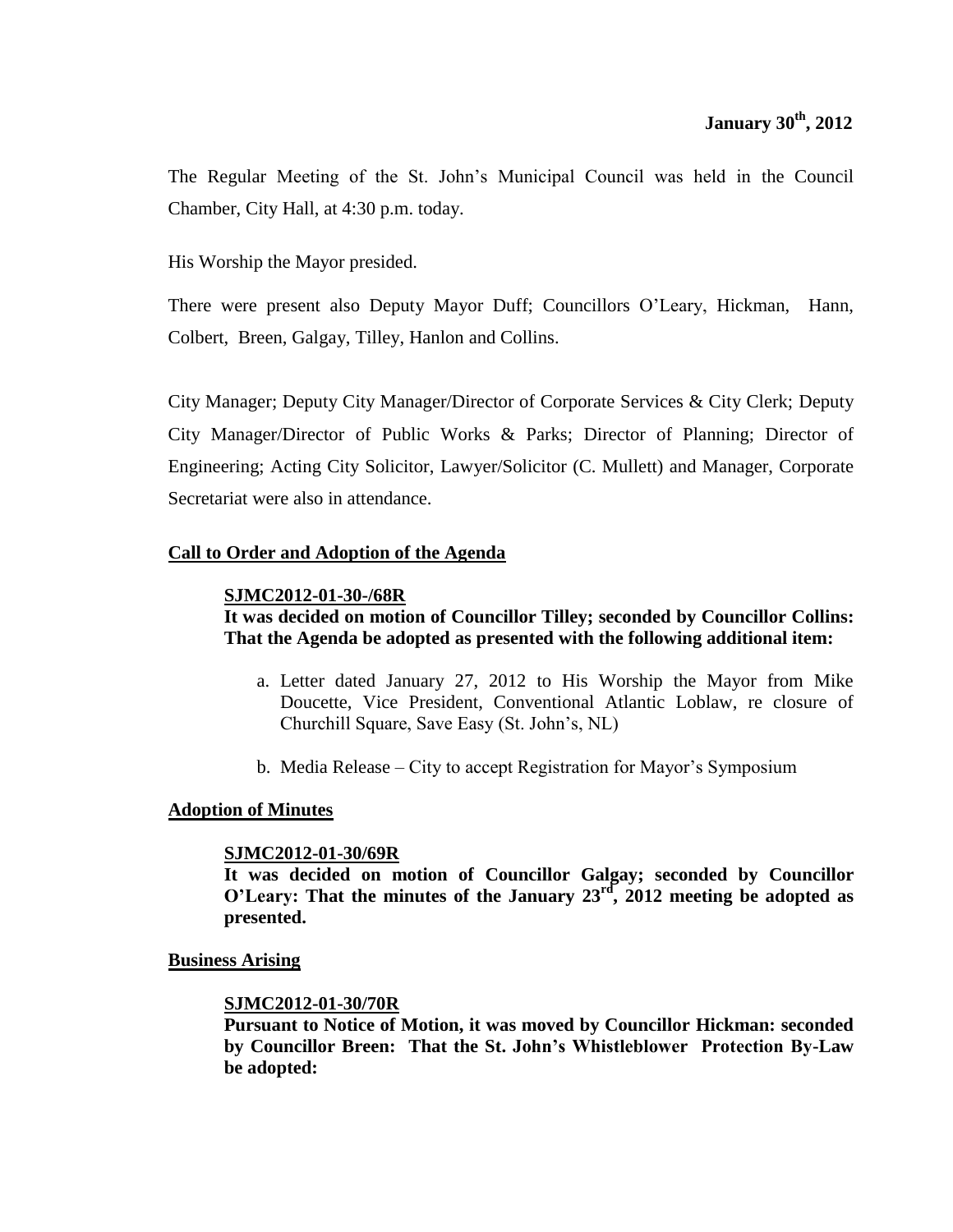Discussion ensued during which, Councillor Colbert asked that provision be made in the by-law to protect the whistleblower in terms of providing legal counsel in the event the worker is named in a lawsuit.

#### **SJMC2012-01-30/71R**

**It was then moved by Councillor Colbert; seconded by Councillor O'Leary: That a decision be deferred pending review of Councillor Colbert's request by the legal staff.**

**The motion to defer being put was unanimously carried.** 

#### **Business Arising**

# **Application to Rezone Property for a Mixed use Development Civic No. 25 Rhodora Street, Gibraltar Development\_\_\_\_\_\_\_\_**

Under business arising, Councillor Breen referenced Council's decision of January 23, 2012 to defer making a decision on the above noted application until such time as the Airport Authority has had an opportunity to complete its review of the application. Councillor Breen advised that the applicant has since withdrawn the application and has resubmitted a new application which will be dealt with through the City's planning process.

## **Notices Published**

**1. A Discretionary Use Application** has been submitted by Jennifer Gorman requesting permission to occupy a portion of Civic Number **4 Trainor Place as a Day Care Centre.** The proposed business will occupy a floor area in the basement level of approximately 31 metres squared and will operate five (5) days per week, 8:30 a.m. - 5:15 p.m. The business involves caring for a maximum of eight (8) children. There are two (2) on-site parking spaces available for the business. The applicant is the sole employee. **(Ward 1)**

> **Four (4) submissions of objection One (1) submission of support One (1) Submission of concern**

#### **SJMC2012-01-30/72R**

**It was moved by Councillor Hann; seconded by Councillor Colbert: That the application be rejected.**

**The motion being put was unanimously carried.**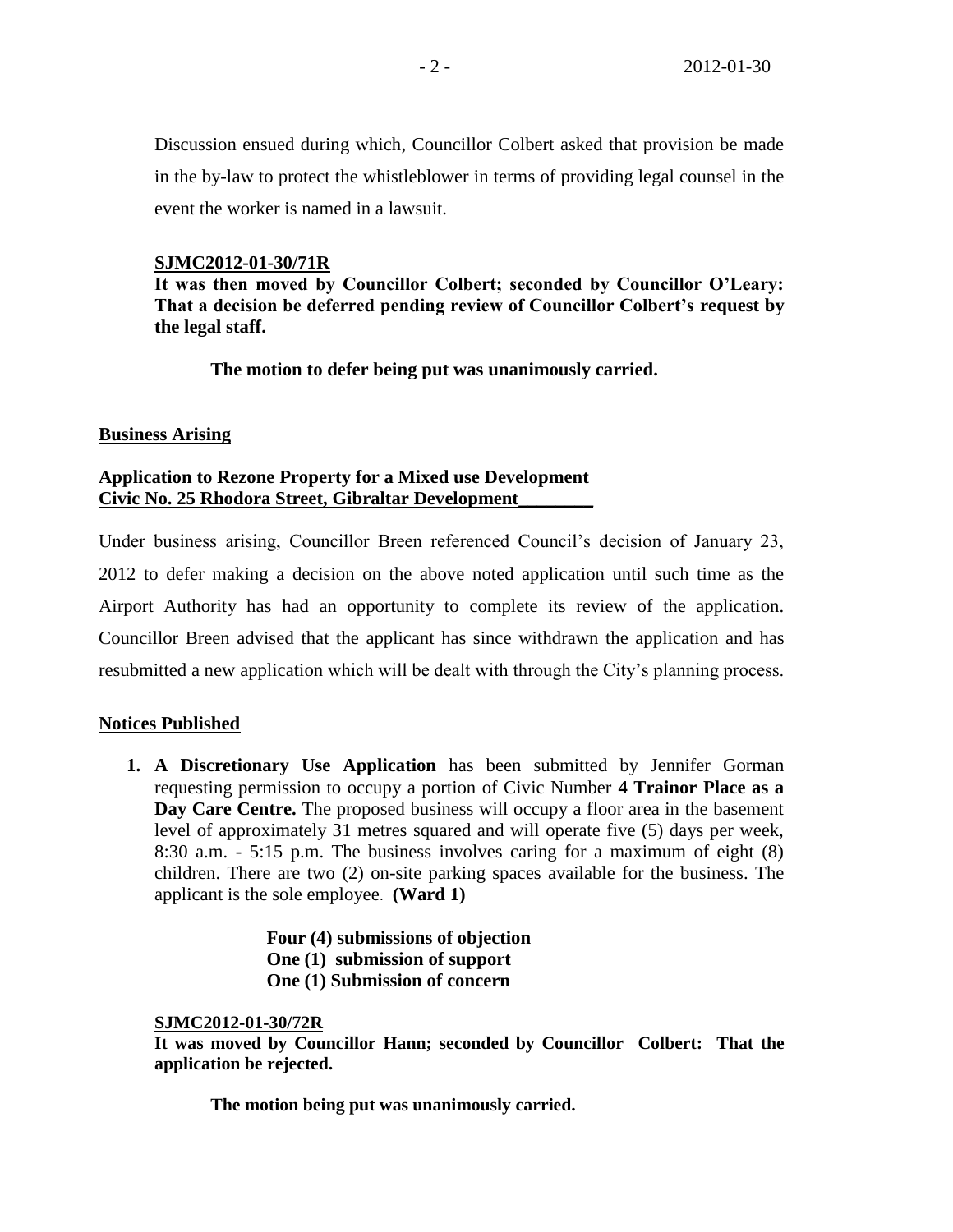# **Development Committee Report dated January 24th, 2012**

Council considered the following Development Committee Report dated January  $24<sup>th</sup>$ , 2012:

# **RECOMMENDATIONS OF APPROVAL**

# **1. Proposed Senior's Apartment Buildings G & G Services Southlands Boulevard at Teakwood Drive (Ward 5)**

The Committee recommends that Council renew the Approval-in-Principle for the development for a period of one (1) year, subject to the following conditions:

- a. Compliance with the requirements of the Departments of Planning and Engineering, including conformance with the City's Commercial Development Policy;
- b. The Newfoundland and Labrador Housing Corporation to pay the full costs of the traffic signalization of the intersection of Southlands Boulevard and Teakwood Drive;
- c. The developed site shall conform to the City's Commercial Landscape Policy;
- d. Payment of all development fees and assessments in accordance with the requirements of the Development Regulations; and
- e. The required Building Permits must be obtained from the City, prior to the commencement of any development.

Robert F. Smart, City Manager Chair – Development Committee

## **SJMC2012-01-30/73R**

**It was moved by Councillor Hann; seconded by Deputy Mayor Duff: That the Committee's recommendation be approved.**

**Following discussion, the motion being put was unanimously carried.**

# **Audit Committee Report dated January 25th , 2012**

Council considered the following Audit Standing Committee Report dated January  $25<sup>th</sup>$ ,  $2012:$ 

In Attendance: Councillor Sandy Hickman, Chairperson Councillor Debbie Hanlon Councillor Tom Hann Councillor Danny Breen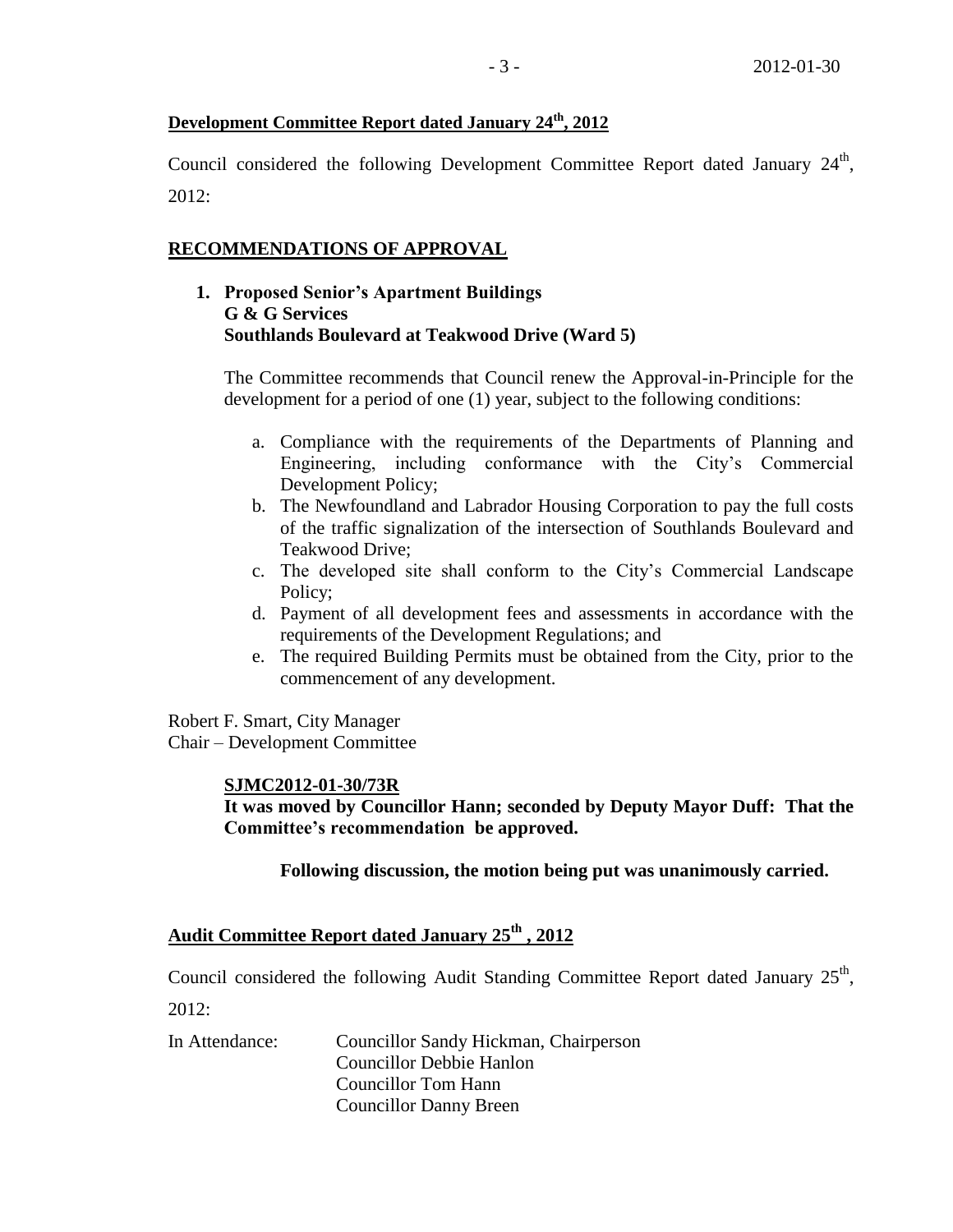Councillor Bruce Tilley (12:25 p.m.) Mr. Harold Squires, Citizen Representative Mr. Bob Smart, City Manager Mr. Neil Martin, Deputy City Manager/Director of Corporate Services & City Clerk Mr. Bob Bishop, Director of Finance & City Treasurer Mr. Sean Janes, Auditor I Ms. Maureen Harvey, Recording Secretary

Others in attendance: Janine Halliday – Manager Citizen's Service Centre Mr. Bill Thistle – General Manager – SJSE Mr. Mike Saunders – Senior Manager – Finance & Administration - SJSE

## **1. Cash Shortage – Citizen's Service Centre**

The Committee reviewed a memorandum dated July 26, 2011 from the Director of Finance – City Treasurer regarding a cash shortage in the Citizen's Service Centre along with a follow up report from management in response to the recommendations contained in the memorandum.

Recognizing that cash shortages in the Citizen Service Centre are extremely rare, given the volume of cash that flows through the Service Centre, the Committee was satisfied that the matter had been fully investigated and documented. Having reviewed the recommendations and responses put forward, the Committee was satisfied that reasonable and acceptable measures have been implemented to minimize possibility of future cash shortages and that no further action in relation to this incident is required.

## **2. Internal Audit Summary Report – St. John's Sports and Entertainment Ltd**

The Committee reviewed a report from the Internal Auditor dated June 24, 2011 representing a follow- up review with respect to Cash Control Procedures at Mile One Centre - St. John's Sports and Entertainment Limited. The purpose of the follow-up was to determine the adequacy, effectiveness and timeliness of actions taken by management on audit findings presented in the original program review dated April 22, 2009.

The Committee reviewed, in detail, each of the issues identified, the auditor's recommendations and management's response to such recommendations. The Committee is satisfied with the management's response and action taken to date and feels confident that such measures will greatly enhance cash control processes at Mile One. The Committee also recognized that the implementation of some recommendations will continue, particularly as they relate to a newly acquired ticketing purchase system.

**On a motion from Councillor Tom Hann; seconded by Councillor Debbie Hanlon, the Committee adopted reports from the City's Internal Auditor with respect to the Citizen's Service Centre and St. John's Sports and Entertainment Limited.**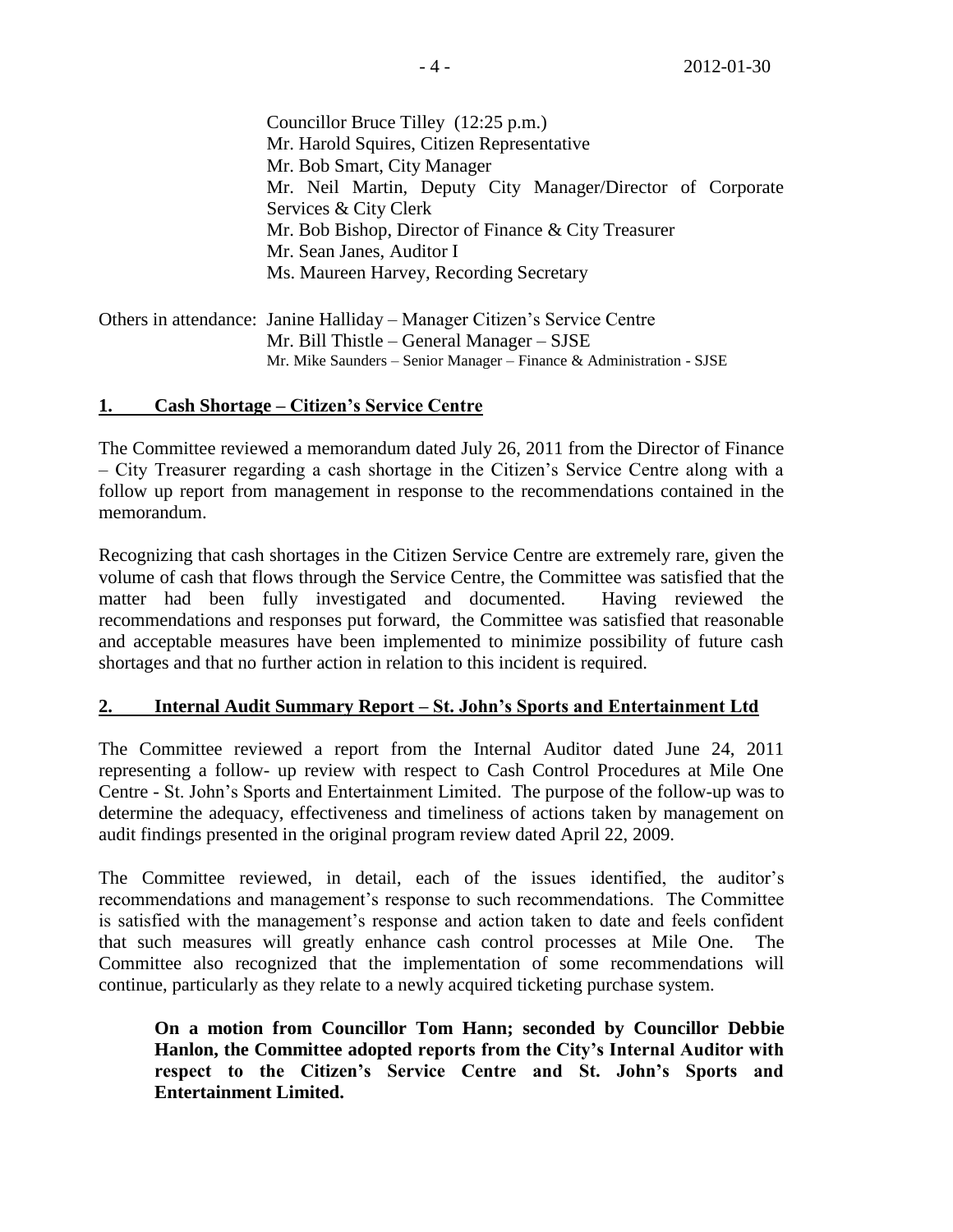Councillor Sandy Hickman Chairperson

## **SJMC2012-01-30/74R It was moved by Councillor Hickman; seconded by Councilor Tilley: That the Committee's recommendations be approved.**

Councillor Hickman clarified the fact that the cash discrepancy in the Citizen's Service Centre is very minor and was the result of a clerical error and is no reflection on staff.

#### **Following discussion, the motion being put was unanimously carried.**

#### **Development Permit Lists**

Council considered as information the following Development Permits List for the period of January 13, 2012 to January 26, 2012.

#### **Code Applicant Application Location Ward Development Officer's Decision** Date COM John James Home Office Electrical Contractor 87 Doyle Street 3 **Approved** 12-01-16 COM Silver Birch<br>
Hotels and Hotels Resorts Hotel – Fairfield Inn & Suites Marriott<br>(formerly Traveller's Traveller's  $lnn)$ 199 Kenmount Road 4 **Approved** 12-01-23 COM Desmond Ledwell Home Office<br>Plumbing Contractor Plumbing and General **Contractor** 60 Canada Drive 3 **Approved** 12-01-26

#### **DEVELOPMENT PERMITS LIST DEPARTMENT OF PLANNING FOR THE PERIOD OF January 13, 2012, 2012 TO January 26, 2012**

| $\star$ | <b>Code Classification:</b><br><b>RES</b> - Residential<br><b>COM - Commercial</b><br>AG - Agriculture<br>ΩT<br>- Other                                                                                                   | <b>INST</b><br><b>IND</b> | - Institutional<br>- Industrial |
|---------|---------------------------------------------------------------------------------------------------------------------------------------------------------------------------------------------------------------------------|---------------------------|---------------------------------|
| $**$    | This list is issued for information purposes only. Applicants have been advised in<br>writing of the Development Officer's decision and of their right to appeal any decision<br>to the St. John's Local Board of Appeal. |                           |                                 |

**Gerard Doran Development Officer Department of Planning**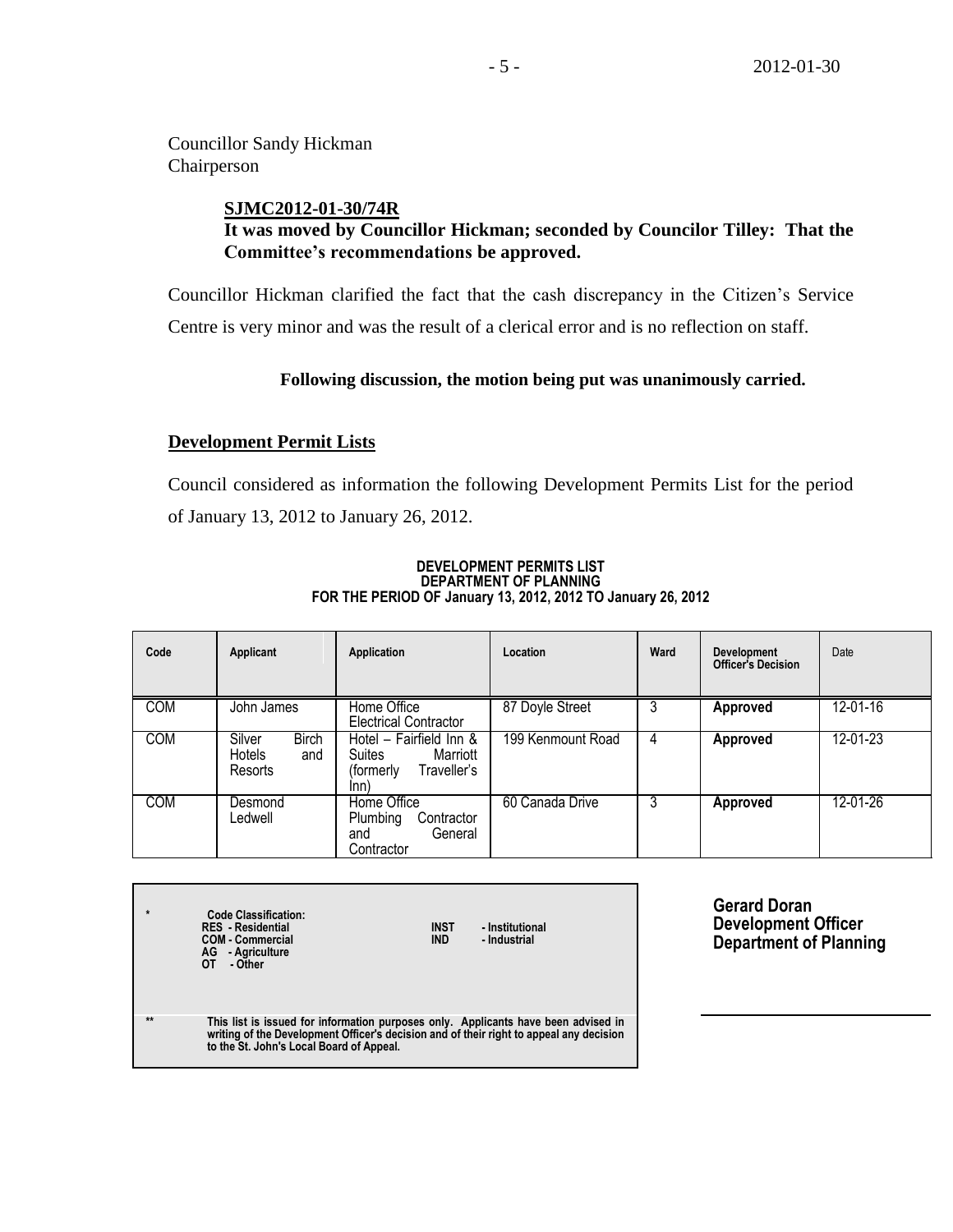2012/01/25

# **Building Permits List**

## **SJMC2012-01-30/75R**

# **It was decided on motion of Councillor Collins; seconded by Councillor Hanlon: That the recommendation of the Director of Building and Property Management with respect to the following Building Permits List be approved:**

|                                                               |                                                                                                                                                                                                          | Permits List                |     |
|---------------------------------------------------------------|----------------------------------------------------------------------------------------------------------------------------------------------------------------------------------------------------------|-----------------------------|-----|
|                                                               | CLASS: COMMERCIAL                                                                                                                                                                                        |                             |     |
|                                                               | MCLOUGHLAN ESTATES LIMITED 22-24 BLACKMARSH RD SN RETAIL STORE                                                                                                                                           |                             |     |
| SUNLIFE                                                       | 145 KELSEY DR                                                                                                                                                                                            | SN OFFICE                   |     |
|                                                               | EPILEPSY NEWFOUNDLAND AND 351-361 KENMOUNT RD SN RETAIL STORE                                                                                                                                            |                             |     |
| COCO CUPCAKES                                                 | 446 NEWFOUNDLAND DR, COCO CUPCA SN BAKERY                                                                                                                                                                |                             |     |
| BANK OF NOVA SCOTIA                                           | 37 ROWAN ST                                                                                                                                                                                              | SN BANK                     |     |
| PDL HOLDINGS                                                  | 3 STAVANGER DR.                                                                                                                                                                                          | MS RESTAURANT               |     |
| TERRY GULLIVER                                                | MS RESTAURNGER DR. MS RESTAUR<br>371-373 DUCKWORTH ST-TRAPPER'S RN TAVERN                                                                                                                                |                             |     |
| TEAMSTERS L855<br>AUSTIN'S CONTRACTING INC.                   | 99 LEMARCHANT RD<br>25-27 AUSTIN ST                                                                                                                                                                      | RN OFFICE                   |     |
|                                                               |                                                                                                                                                                                                          | CR OFFICE                   |     |
|                                                               | APM CONSTRUCTION SERVICES $10$ MESSENGER DR - KENT NC ACCESSORY BUILDING                                                                                                                                 |                             |     |
| CIR MANAGEMENT<br>RICHE INVESTMENTS                           |                                                                                                                                                                                                          | RN EATING ESTABLISHMENT     |     |
|                                                               |                                                                                                                                                                                                          |                             |     |
|                                                               |                                                                                                                                                                                                          |                             |     |
|                                                               |                                                                                                                                                                                                          |                             |     |
|                                                               |                                                                                                                                                                                                          | THIS WEEK \$ 669,026.00     |     |
|                                                               | CLASS: INDUSTRIAL                                                                                                                                                                                        |                             |     |
|                                                               |                                                                                                                                                                                                          |                             |     |
|                                                               |                                                                                                                                                                                                          | THIS WEEK \$                | .00 |
|                                                               | CLASS: GOVERNMENT/INSTITUTIONAL                                                                                                                                                                          |                             |     |
|                                                               |                                                                                                                                                                                                          |                             |     |
| GORDON HOLDEN                                                 | 110 MUNDY POND RD RN CHURCH                                                                                                                                                                              |                             |     |
|                                                               |                                                                                                                                                                                                          | THIS WEEK \$157,011.00      |     |
|                                                               | CLASS: RESIDENTIAL                                                                                                                                                                                       |                             |     |
|                                                               | CLOVER CONSTRUCTION INC 96 CHEESEMAN DR, LOT 63 NO SINGLE DETACHED DWELLING                                                                                                                              |                             |     |
| SKYMARK CONTRACTING LTD                                       | CHURCHILL AVE, LOT 2                                                                                                                                                                                     | NC SINGLE DETACHED DWELLING |     |
|                                                               | SKYMARK CONTRACTING LTD CHURCHILL AVENUE, LOT 3 NC SINGLE DETACHED DWELLING                                                                                                                              |                             |     |
| SKYMARK CONTRACTING LTD                                       | CHURCHILL AVE, LOT 4                                                                                                                                                                                     | NC SINGLE DETACHED DWELLING |     |
|                                                               | SKYMARK CONTRACTING LTD CHURCHILL AVE, LOT 5 NC SINGLE DETACHED DWELLING                                                                                                                                 |                             |     |
|                                                               | SKYMARK CONTRACTING LTD CHURCHILL AVE, LOT 6 MC SINGLE DETACHED DWELLING<br>ROY & RHONA BAKER 5 GLEN ABBEY ST, LOT 179 MC SINGLE DETACHED DWELLING                                                       |                             |     |
|                                                               |                                                                                                                                                                                                          |                             |     |
| DONOVAN HOMES LTD.<br>DONOVAN HOMES LTD<br>DONOVAN HOMES LTD. | 13 MIRANDA ST, LOT 96<br>15 MIRANDA ST, LOT 95<br>5 MIRANDA ST, LOT 95<br>5 MIRANDA ST, LOT 95<br>5 MIRANDA ST, LOT 10<br>10 MC SINGLE DETACHED DWELLING<br>5 MIN ST, LOT 11 MC SINGLE DETACHED DWELLING |                             |     |
| WRIGHTLAND DEVELOPMENT                                        |                                                                                                                                                                                                          |                             |     |
| WRIGHTLAND DEVELOPMENT                                        |                                                                                                                                                                                                          |                             |     |
| CYNTHIA WALSH                                                 | 13 VIGUERS RD                                                                                                                                                                                            | NC FENCE                    |     |

LEONA OTTENHEIMER 8 ALBANY ST CR SUBSIDIARY APARTMENT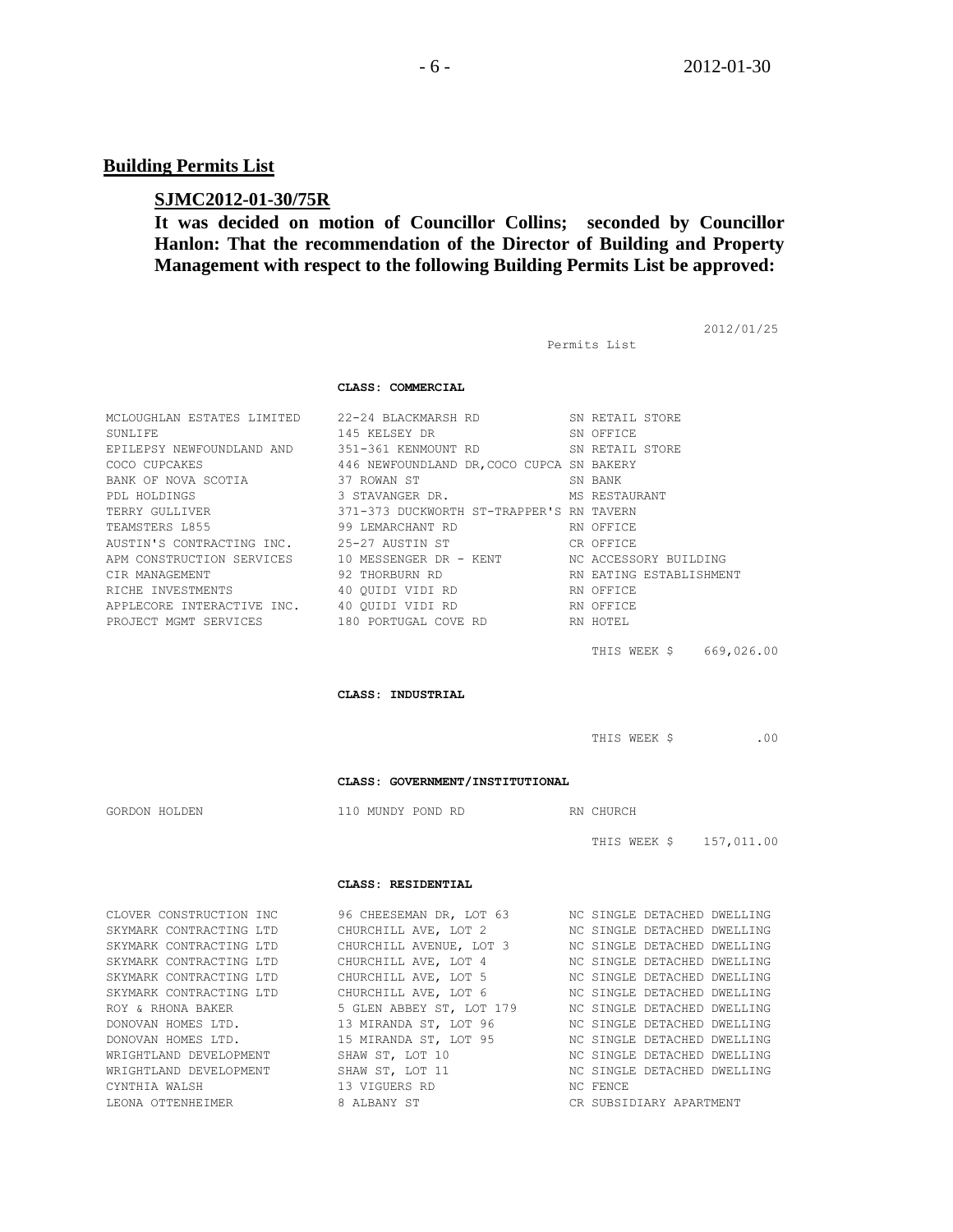| SHELDON LEWIS                             | 78 HAMILTON AVE CR TOWNHOUSING                                            |                             |
|-------------------------------------------|---------------------------------------------------------------------------|-----------------------------|
|                                           | MICHAEL ALBERT CAMIOT AND 42 OUTER BATTERY RD RN SINGLE DETACHED DWELLING |                             |
|                                           |                                                                           |                             |
|                                           | NU-WAL CONTRACTING INC 143 CHEESEMAN DR NORM RN SINGLE DETACHED DWELLING  |                             |
|                                           | PATRICIA ANN COLEMAN 9 CHERRINGTON ST RN SINGLE DETACHED & SUB.APT        |                             |
| KMK PROPERTIES                            | 100 ELIZABETH AVE, COMMON AREA RN MIXED USE                               |                             |
| KMK PROPERTIES INC.                       | 100 ELIZABETH AVE, UNIT 511 RN CONDOMINIUM                                |                             |
|                                           | KMK PROPERTIES INC. 100 ELIZABETH AVE, UNIT 411 RN CONDOMINIUM            |                             |
| M. CAMPBELL                               | 17 EXETER AVE <b>ALCORY SERVICE SETAGE ARE DETACHED DWELLING</b>          |                             |
|                                           | JOHN DEVEREAUX AND 8 GLEN ABBEY ST                                        | RN SINGLE DETACHED DWELLING |
| 176 GOWER ST<br>JONATHAN WEIR             |                                                                           | RN SEMI-DETACHED DWELLING   |
|                                           | 65792 NEWFOUNDLAND & LAB LTD 236 HAMILTON AVE NET RN APARTMENT BUILDING   |                             |
| ERIC LAMME                                | 49 OUEEN'S RD                                                             | RN APARTMENT BUILDING       |
| DAVID BUCKLEY & PETRA SUNNER 17 ROCHE ST  |                                                                           | RN SINGLE DETACHED DWELLING |
| CYRIL HOGAN & FAITH ROBINSON 60 SORREL DR |                                                                           | RN SINGLE DETACHED DWELLING |
|                                           | PETER & ANN DONOHOE 60 BRAZIL ST                                          | SW SEMI-DETACHED DWELLING   |
|                                           | SKYMARK CONTRACTING LTD. 11 MARGARET'S PL                                 | SW TOWNHOUSING              |
|                                           | SKYMARK CONTRACTING LTD. 13 MARGARET'S PL                                 | SW TOWNHOUSING              |
| SKYMARK HOMES                             | 15 MARGARET'S PL                                                          | SW TOWNHOUSING              |
| SKYMARK HOMES                             | 17 MARGARET'S PL                                                          | SW TOWNHOUSING              |
|                                           |                                                                           |                             |

THIS WEEK \$ 3,715,411.00

**CLASS: DEMOLITION**

THIS WEEK \$ .00

THIS WEEK''S TOTAL: \$ 4,541,448.00

REPAIR PERMITS ISSUED: 2012/01/19 TO 2012/01/25 \$ 61,400.00

LEGEND

| CО  | CHANGE OF OCCUPANCY  | SN  | STGN                 |
|-----|----------------------|-----|----------------------|
| CR  | CHNG OF OCC/RENOVTNS | МS  | MOBILE SIGN          |
| F.X | <b>EXTENSION</b>     | CC. | CHIMNEY CONSTRUCTION |
| NC. | NEW CONSTRUCTION     | Μn  | CHIMNEY DEMOLITION   |
| OC. | OCCUPANT CHANGE      | DV. | DEVELOPMENT FILE     |
| RN  | <b>RENOVATIONS</b>   | ΜS  | <b>WOODSTOVE</b>     |
| SW  | SITE WORK            | DМ  | DEMOLITTION          |
| ТT  | TENANT IMPROVEMENTS  |     |                      |

#### **REJECTION:**

**70 Doyle's Lane – Your application for a change of occupancy, home business of auto sales has been rejected as per Section 10.34 of the Development Regulations, (this use is not listed as a permitted use in the Agricultural Zone).**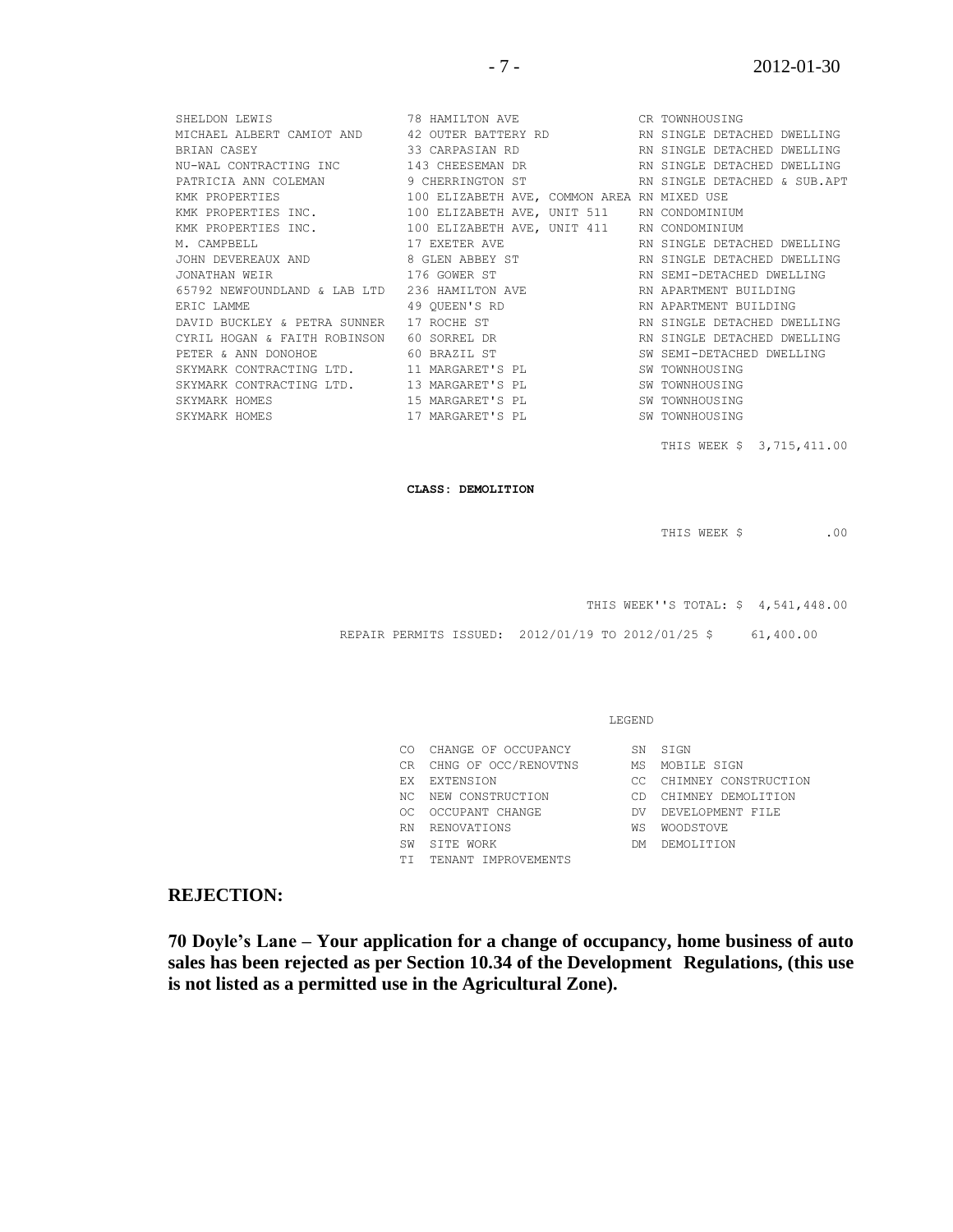#### **Payrolls and Accounts**

#### **SJMC2012-01-30/76R**

**It was decided on motion of Councillor Collins; seconded by Councillor Hanlon: That the following Payrolls and Accounts for the week ending January 26, 2012 be approved:** 

#### **Weekly Payment Vouchers For The Week Ending January 26, 2012**

#### **Payroll**

|                         | <b>Total:</b> |                | \$3,141,065.94 |  |
|-------------------------|---------------|----------------|----------------|--|
| <b>Accounts Payable</b> |               | \$2,674,931.35 |                |  |
| Bi-Weekly Casual        |               | <sup>S</sup>   | 13,874.15      |  |
| Public Works            |               | S.             | 452,260.44     |  |

## **Review of the St. John's Municipal Plan Municipal Plan Advisory Committee & Mayor's Symposium\_\_\_\_\_\_\_\_\_\_\_\_\_\_\_\_\_**

Council considered a memorandum dated January 27, 2012 from the Director of Planning providing an update respecting the Municipal Plan Advisory Committee and the Mayor's Symposium.

Council also reviewed a media release on the Mayor's Symposium. The City of St. John's will accept registration on a first-come, first-served basis starting Monday, February  $6<sup>th</sup>$  at 9:00 am until Friday, Feb.  $10^{th}$  ending at 4:30 p.m. for the Mayor's Symposium. The symposium will be held on Saturday, Feb.  $25<sup>th</sup>$ , 9:00 a.m. to 12:30 p.m. in the Foran/Greene Room.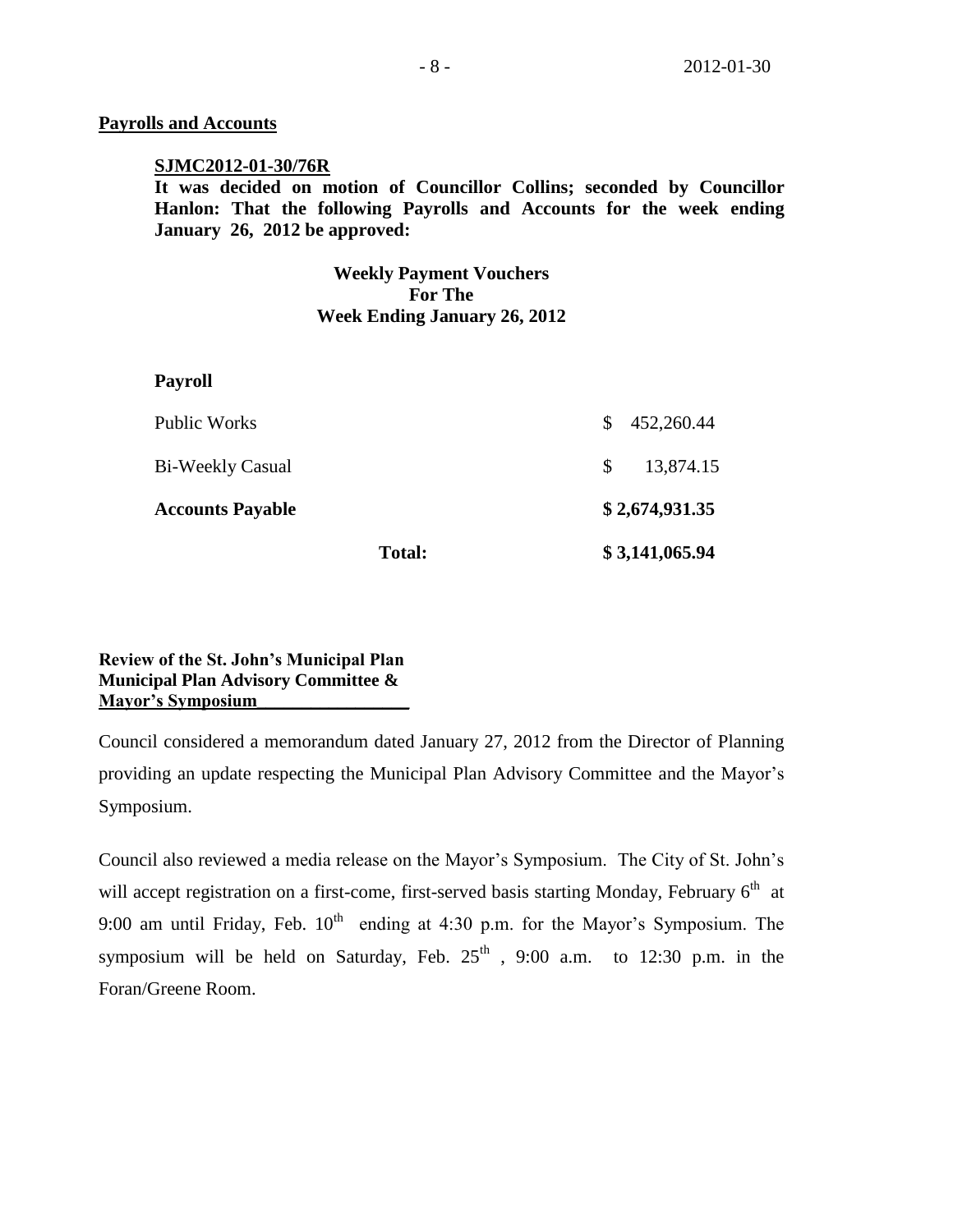#### **AMEC Road Weather Information System (RWIS) Contract Amendment**

Council considered a memorandum dated January 4, 2012 from the Deputy City Manager/Director of Public Works & Parks regarding the above noted.

#### **SJMC2012-01-30/77R**

**It was moved by Councillor Hanlon; seconded by Councillor Tilley: That the amendment to the AMEC weather forecasting contract the purpose of which is to add a video camera on Kenmount Road, at a cost of \$14,697 + HST, plus the incremental monthly service fee for maintenance, operation and reporting @ \$145.00 + HST, to be paid from the existing snow clearing budget, be approved as presented.** 

#### **The motion being put was unanimously carried.**

#### **9 Hamilton Avenue**

Council considered a memorandum dated January 27, 2012 from the City Solicitor concerning the above noted.

#### **SJMC2012-01-30/78R**

**It was moved by Deputy Mayor Duff; seconded by Councillor O'Leary: That the Quit Claim Deed in relation to property 9 Hamilton Avenue be executed as presented.**

## **The motion being put was unanimously carried**.

#### **Quarterly Travel Report**

Council considered as information a memorandum dated January 24, 2012 from the Director of Finance and City Treasurer regarding the above noted.

## **Notice to Motorists – Downtown Snow Removal Operations**

Council considered as information the above notice to motorists.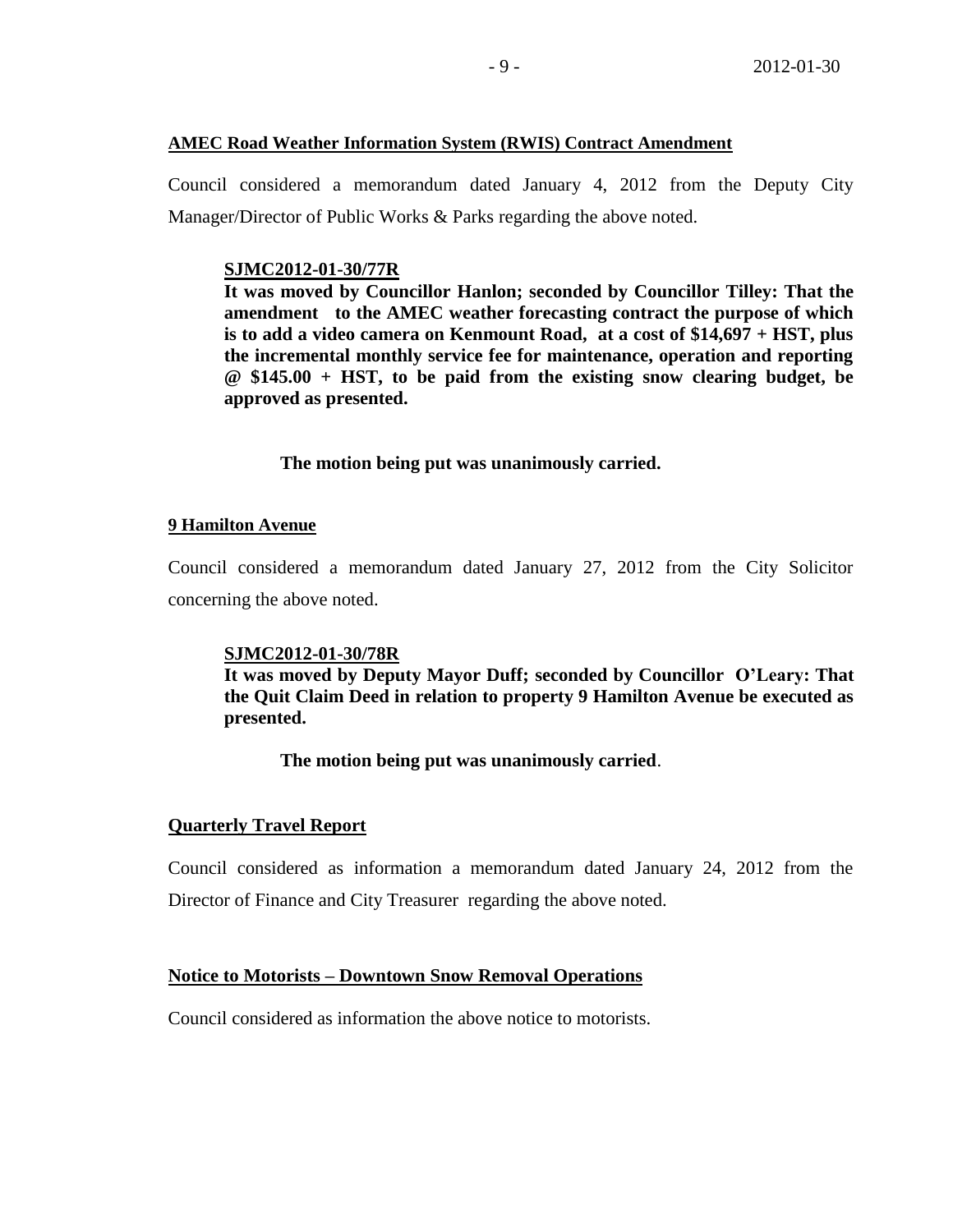**Correspondence dated January 17, 2012 from Mayor Bill Fagan, Portugal Cove/St. Philip's to MHA David Brazil, District of Conception Bay East-Bell Island; MHA Dale Kirby, District of St. John's North; and MNL President Churence Rogers Re Meeting of Mayors on the Northeast Avalon held on January 11, 2012 and advising that the Town of Portugal Cove-St. Philip's endorses the decision of the Northeast Avalon Mayors with respect to a new fiscal arrangement - a rebate of the Provincial portion of the HST, and a portion of the Provincial Gas Tax payable to municipalities\_\_\_\_\_\_\_\_\_\_\_\_\_\_\_\_\_\_\_\_\_\_\_**

Council considered as information the above noted correspondence.

His Worship the Mayor advised that he along with the City Manager met with the Minister of Municipal Affairs today regarding a new fiscal arrangement and other issues pertinent to the City. He advised that a full analysis of the information presented to the Province will be carried out and the City will await a response.

## **Letter dated January 27, 2012 to His Worship the Mayor from Mike Doucette, Vice President, Conventional Atlantic Loblaw, re closure of Churchill Square, Save Easy (St. John's, NL)\_\_\_\_\_\_\_\_\_\_\_\_\_\_\_\_\_\_\_\_\_\_\_\_\_\_\_\_\_\_\_\_\_\_\_\_\_\_\_\_\_\_\_\_\_\_\_\_\_\_\_\_\_\_\_\_\_\_\_**

His Worship the Mayor tabled the above noted letter from Mr. Mike Doucette, Vice President, Loblaw, concerning the closure of Churchill Square, Save Easy, advising that they currently do not have specific plans for the former Save East premises, however, are actively involved in discussions with interested parties.

His Worship the Mayor provided the contact information and encouraged the area residents to make their feelings known to Loblaws.

In this regard, Councillor Hann noted that if Loblaw's is not successful in finding a tenant for the building, it might be an opportune time to look at the possibility of a farmer's market in that location. He asked that the Mayor write Mr. Doucette to determine if Loblaws, the City and the Farmers market participants are open to developing a type of agreement in this regard. Council concurred.

During discussion, Councillor Colbert noted that plans and drawings for a farmers market in Churchill Park were developed by a previous Council and unfortunately that Council did not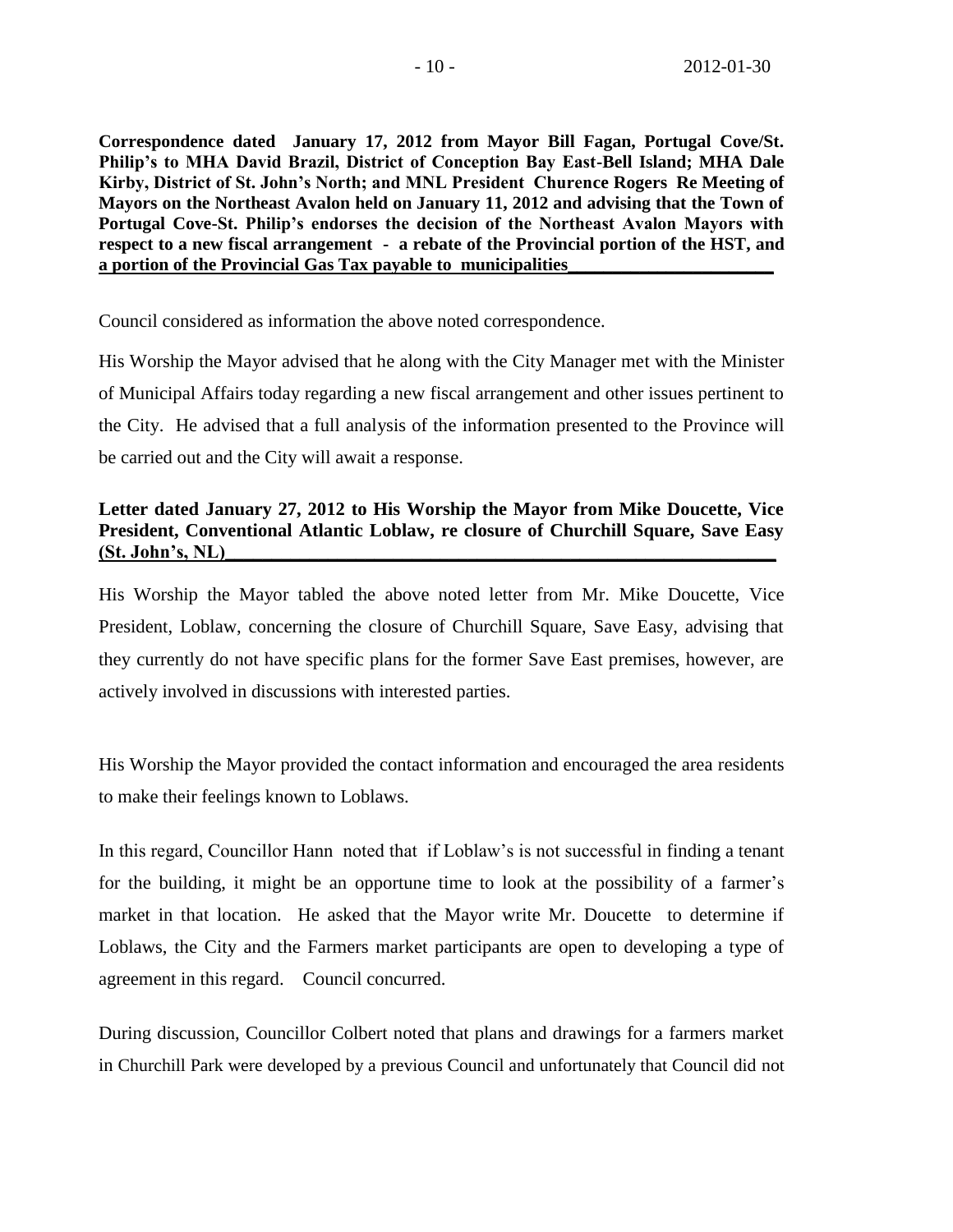find the funding to construct the building. He suggested that members of Council may wish to obtain a copy of the report.

#### **Councillor Collins**

Councillor Collins advised that he was assured by Mr. Strickland that the car wrecks in the Blackhead Road area will be removed in the Spring.

Councillor Collins advised of Council's decision to fund the Main Road Street Upgrading – Phase 1 (Durdle Drive to Keith Drove) at a cost of \$3.2 million.

#### **Councillor Hanlon**

Councillor Hanlon congratulated The Murphy Centre in celebrating its 25<sup>th</sup> Anniversary.

#### **Councillor Tilley**

Councillor Tilley noted that he has received a number of phone calls from seniors as a result of the recent comments by the Prime Minister about the future of seniors pensions and particularly Old Age Security. He indicated that there have been many conflicting reports and seniors are extremely upset and as a result are put in a position of uncertainty and fear. Councillor Tilley indicated that Council should communicate by letter to Federal Minister Penashue to find out the facts surrounding this issue. He further indicated that everyone concerned should communicate to all our MP's and noted that he will be writing the Prime Minister and will raise the matter at the next meeting of the Mayor's Advisory Committee on Seniors for action. Councillor Tilley also asked that the Mayor write the Prime Minister on behalf of all senior citizens in the City of St. John's stating that it is unacceptable to tamper with seniors pension.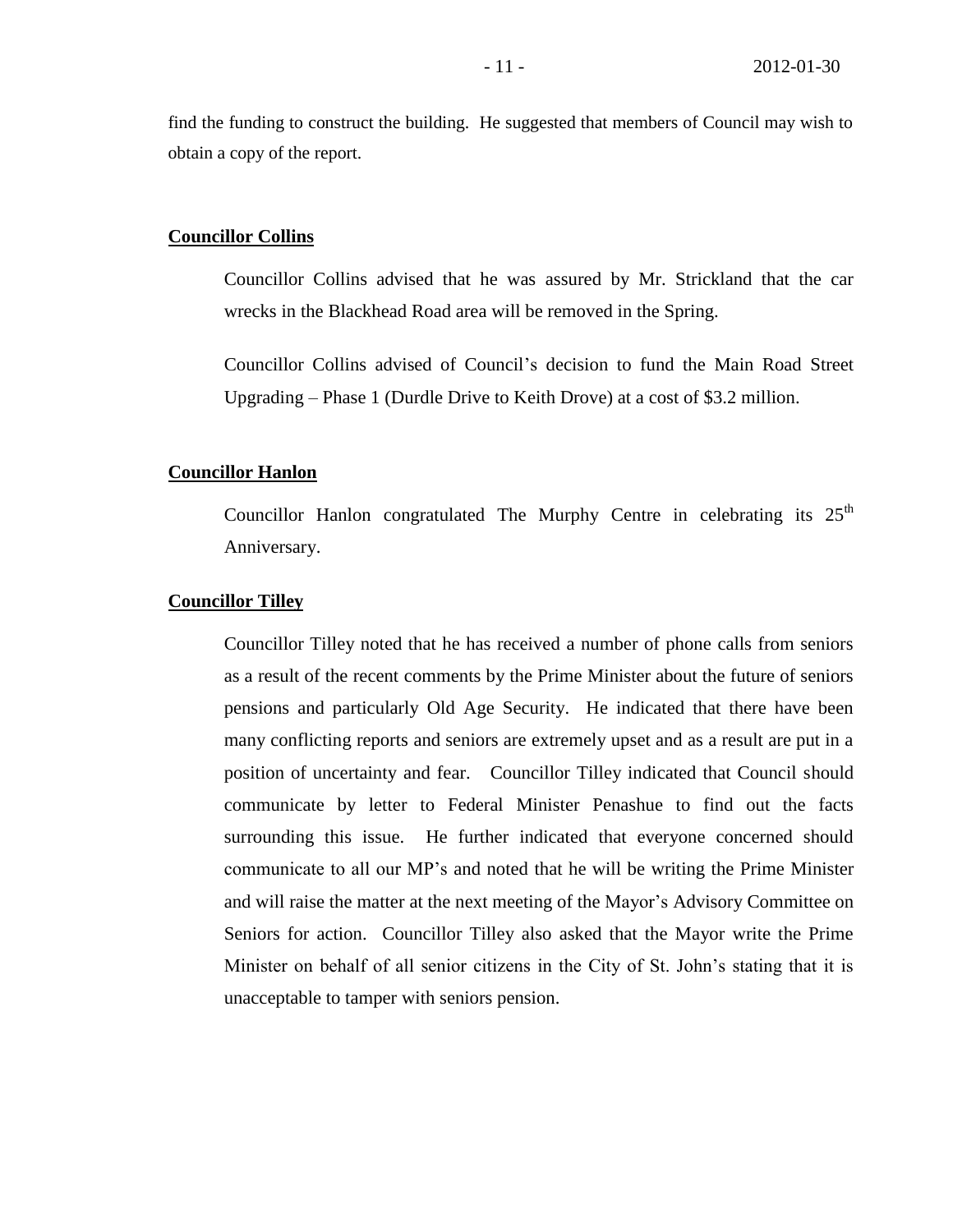#### **Councillor Galgay**

Councillor Galgay commended staff with the Department of Public Works on the efficient manner in which they handled the snow clearing operations during the most recent snow fall.

#### **Councillor Breen**

Councillor Breen advised of the public meeting to be held on January 31, 2012 at 7:00 p.m. in the Foran/Greene Room, 4th floor, City Hall to present the City's proposed enhancements for sidewalk snow clearing measures.

#### **Councillor Colbert**

Councillor Colbert applauded the negotiations taking place to extend the existing Ice Caps Team's lease for St. John's.

#### **Councillor Hickman**

Councillor Hickman commended the Province on awarding the tender for Route 3, Team Gushue Highway Extension. His Worship the Mayor noted the fact that because the City of Mount Pearl will be a major beneficiary of the highway, maintenance and snow clearing should be cost shared with the City of Mount Pearl on a per capita basis. He noted he would welcome further discussions in this regard with the City of Mount Pearl.

#### **Councillor O'Leary**

Councillor O'Leary alluded to Council's support of the Home Sharing Pilot Project and, though to date the Province has yet to respond, it is hoped that it will be a positive one.

Councillor O'Leary noted that she received a positive response to the City's decision to increase taxi rates and the fact that the increase helps offset increased gas costs.